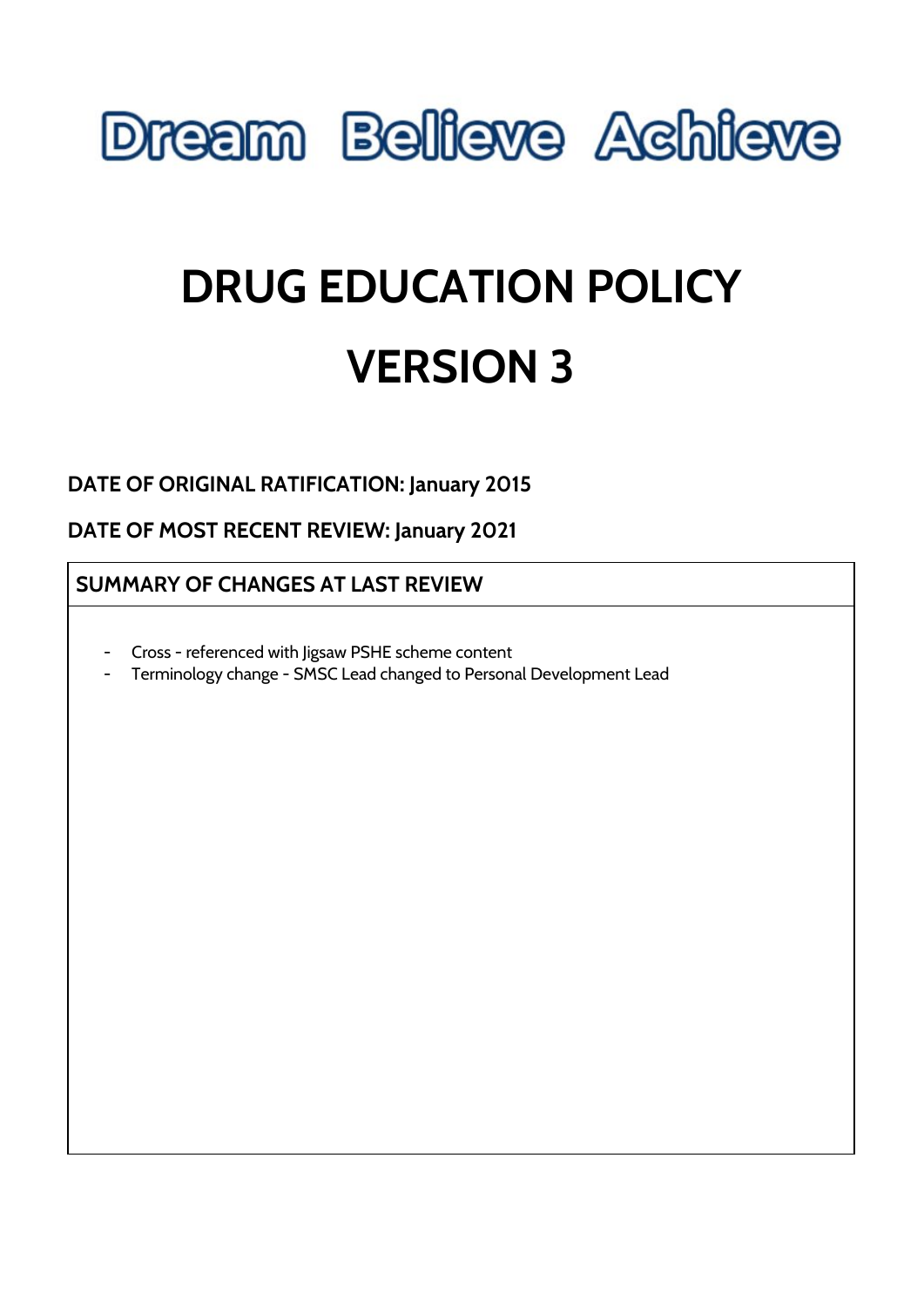

| RECORD OF CONSULTATION from September 2020 |                                    |
|--------------------------------------------|------------------------------------|
| <b>DATE</b>                                | <b>CONSULTATION DETAILS</b>        |
| January 2021                               | <b>Consultation with RSHE Lead</b> |
| March 2021                                 | Re-issued to Staff                 |
|                                            |                                    |
|                                            |                                    |
|                                            |                                    |
|                                            |                                    |
|                                            |                                    |
|                                            |                                    |

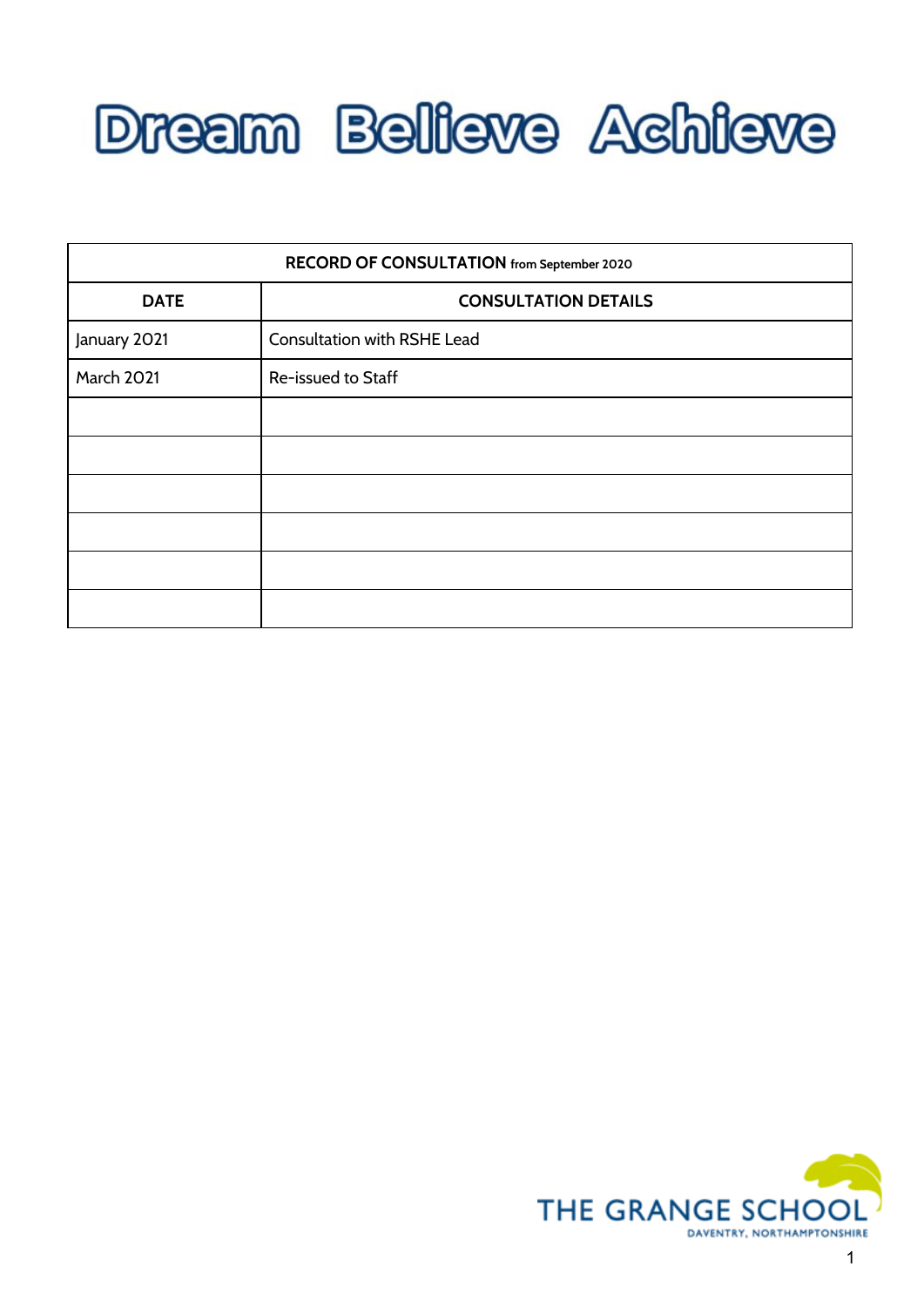# **Drug Education Policy**

The Grange School believes that the misuse of drugs endangers not only our pupils but also affects the wider community in which we live. It is the school's responsibility to ensure the child's health and safety while in our care and we also strive to promote their personal and social well-being. Drug misuse undermines this and hinders the development of the young person.

The policy provides a focus for the school to consider how drug education should be implemented and developed within the curriculum, and outlines the roles, responsibilities and legal duties of key staff. From a wider perspective, it gives parents and the local community an opportunity for involvement in drug issues.

The policy forms an integral part of our existing health education and personal and social education programmes, and the drug education programme complements this.

#### **Why Drugs Education?**

The Grange School recognises that young people in today's society are exposed to the risks associated with the drug culture which exists. Young people are challenged by the changing and sometimes conflicting values of society, which places demands on them to make informed and responsible choices. The school wishes to promote the development of the 'whole person' which encompasses physical, mental, emotional, social and environmental health; by equipping pupils with the knowledge, skills, attitudes and values to handle their lives effectively in the present and prepare them for adulthood.

Research cites personal inadequacy, a lack of self esteem and peer pressure as the main reasons for drug misuse among young people. This places a responsibility on the school to 'better prepare young people for adult life.' (Education Reform (NI) Order 1989)

Drugs education is therefore an integral part of the school curriculum.

# **Drug Education in the classroom**

#### **Teaching and Learning**

Drug education is usually led by the class teacher occasionally with support from the school nursing team or other external agencies. Teaching includes books, leaflets and short video clips providing visual information in an age appropriate format. Each unit of drug education is age appropriate building on the knowledge and understanding from the previous year.

The school uses the Jigsaw PSHE scheme, which includes the following aspects of Drug Education:

Year 1 - Medicine safety - knowing how to use medicines safely

Year 2 - Medicine safety - understanding how medicines work and how to use them safely

Year 3 - What do I know about drugs? - identifying own knowledge of and attitude towards drugs

Year 4 - Smoking - understand facts about smoking and its effects on health; identify some of the reasons why people start to smoke

- Alcohol - understand the facts about alcohol and its effects on health; identify some of the reasons why people drink alcohol

Year 5 - Smoking - know the health risks of smoking and explain how tobacco affects the lungs, liver and heart

- Alcohol - know some of the risks of mis-using alcohol, and how it affects the liver and heart Year 6 - Drugs - know about different types of drugs and their uses and the effects on the body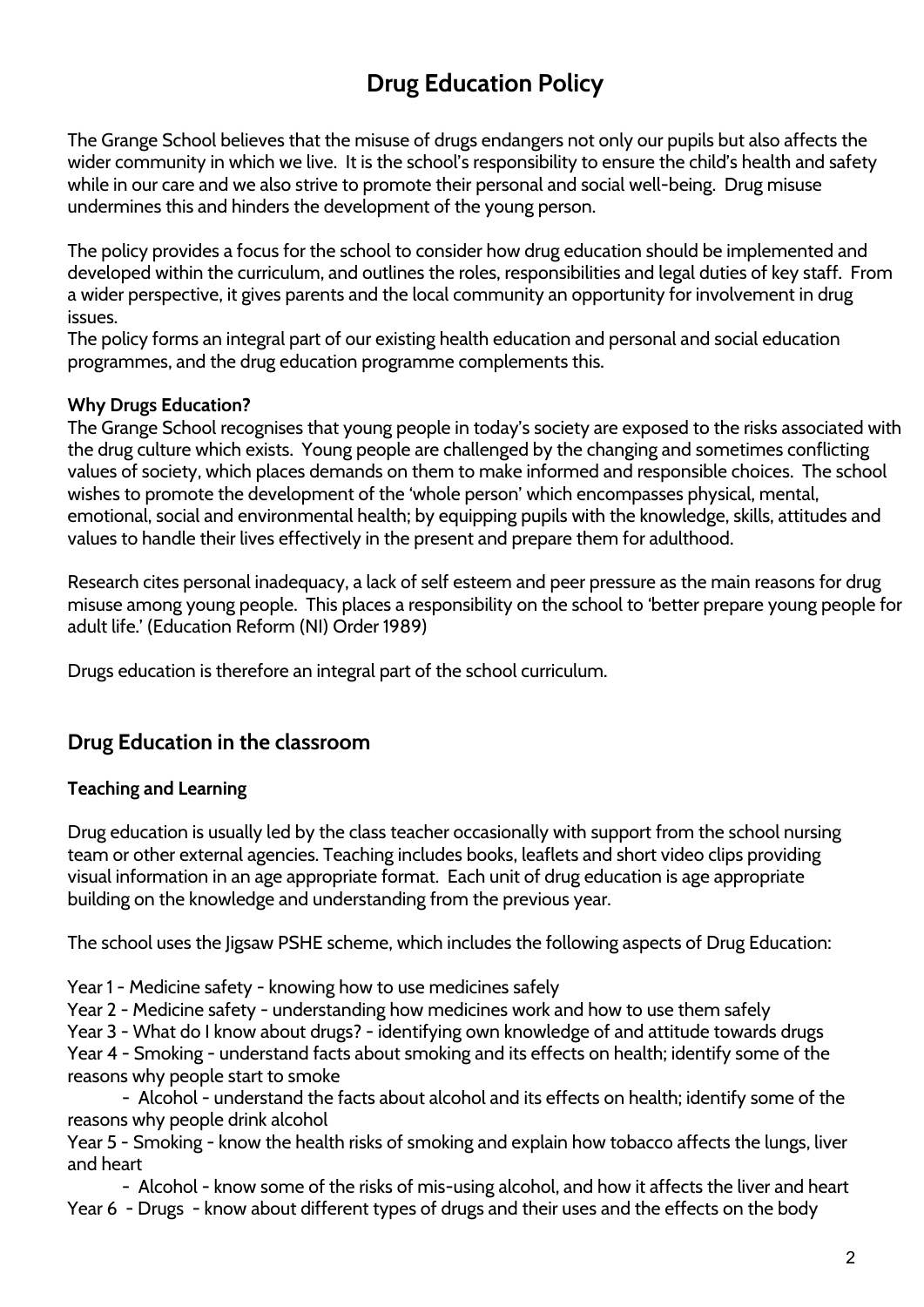- Alcohol - evaluate when alcohol is being used responsibly, anti-socially or being mis-used As well as dispelling any myths about drug education, units are aimed at improving self esteem, building confidence and providing the children with the appropriate knowledge to make informed choices as they grow older, reducing risk taking, addiction and disease,

#### **Answering difficult questions**

Sometimes an individual child will ask an explicit or difficult question in the classroom. Questions do not have to be answered there and then, if inappropriate, and can be addressed later. This school believes that individual teachers must use their skill and discretion in these situations and refer to the PSHE Lead teacher.

#### **Dealing with questions**

- Teachers should establish clear parameters about what is appropriate and inappropriate in a whole-class setting.
- **•** Teachers should set the tone by speaking in a matter-of-fact way and ensuring that pupils discuss issues in a way which does not encourage silliness.
- Pupils should be encouraged to write down questions anonymously and post them in a question box, the teacher will have time to prepare answers to all questions before the next session, and will choose not to respond to any questions which are inappropriate.
- If a verbal question is too personal the teacher should remind the pupils of the ground rules.
- If a question is too explicit, feels too old for a pupil, is inappropriate for the whole class, or raises concerns about drug abuse, the teacher should acknowledge it and promise to attend to it later on an individual basis.
- Teachers should not be drawn into providing more information than is appropriate to the age of the child.
- **•** If a teacher is concerned that a pupil is at risk of drug abuse a Designated Safeguarding Lead teacher should be informed and the usual child protection procedures followed.

#### **Monitoring, evaluation and assessment**

The programme is regularly evaluated by the Personal Development Lead. The views of students and teachers who deliver the programme are used to make changes and improvements to the programme on an ongoing basis.

All pupils have a clear understanding of the aims and teachers are requested to assess the understanding of children inform the Personal Development Lead of the levels of understanding as well the needs of the children for future units.

# **Confidentiality and informing parents/carers**

School staff cannot promise absolute confidentiality if approached by a pupil for help. Staff must make this clear to pupils. Child protection procedures must be followed when any disclosures about abuse are made.

# **PROCEDURES FOR HANDLING AND REPORTING INCIDENTS**

If it is thought that someone in school has taken an illegal drug, is in possession of an illegal drug or is in danger due to drugs or alcohol, staff will follow the procedure below:

A suspected drug related incident is described as:

- Suspect drugs found on the school premises
- A member of staff or pupil suspected of being in possession of drugs